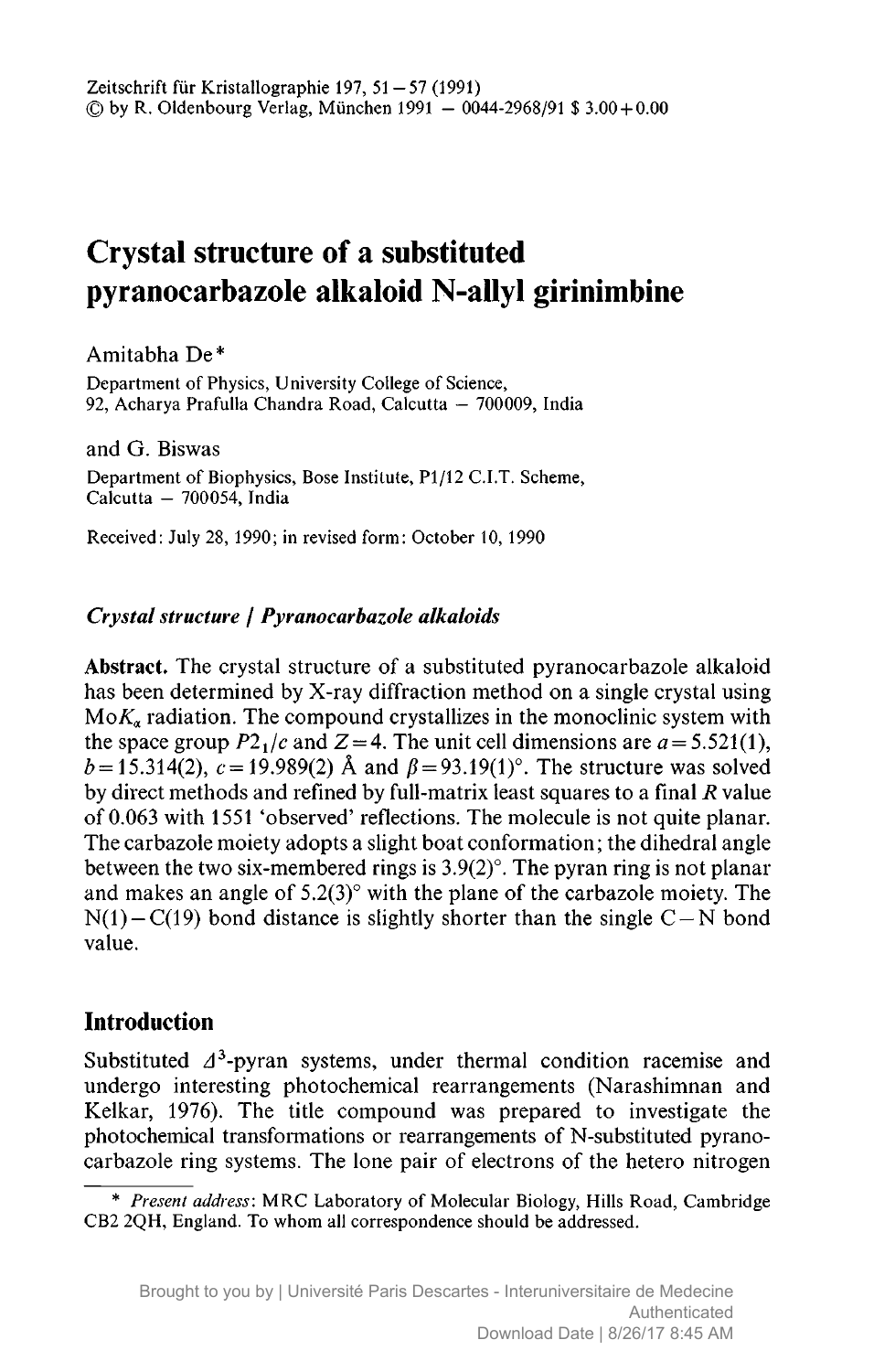| Molecular formula                                 | $C_{21}H_{21}NO$                 |
|---------------------------------------------------|----------------------------------|
| М.                                                | 303.40                           |
| Space group                                       | $P2_1/c$                         |
| a(A)                                              | 5.521(1)                         |
| b(A)                                              | 15.314(2)                        |
| c(A)                                              | 19.989(2)                        |
| $\beta$ (deg)                                     | 93.19(1)                         |
| $V(\AA^3)$                                        | 1687.4(4)                        |
| Ζ                                                 | 4                                |
| Density (calculated) $(gm \cdot cm^{-3})$         | 1.206                            |
| Density (measured) (gm $\cdot$ cm <sup>-3</sup> ) | 1.203                            |
| Radiation $(\lambda)$                             | $M \circ K_{\alpha}$ (0.71073 Å) |
| $\mu$ (Mo $K_{\alpha}$ ) (cm <sup>-1</sup> )      | 0.68                             |
| Temperature (K)                                   | 295                              |
| Scan type                                         | $\omega$ -20                     |
| Collection range (deg)                            | $0 \leq 2\Theta \leq 45$         |
| Standard reflections                              | 102:024                          |
| Number of unique data                             | 2162                             |
| Number of data with $I > 3\sigma(I)$              | 1551                             |
| Number of variables                               | 208                              |
| R                                                 | 0.063                            |
| Rw                                                | 0.063                            |
| F(000)                                            | 648                              |
|                                                   |                                  |

Table 1. Crystallographic data and experimental parameters for data collection.

atom appears to play some vital role in governing the course of the photorearrangement. The analysis was undertaken to characterize the compound structurally and to investigate the effects of N-substitution on the pyranocarbazole system.

# Experimental

Needle shaped crystals were grown from benzene by slow evaporation at room temperature. Preliminary oscillation and Weissenberg photographs indicated a monoclinic system with systematic absences:  $0k0$ : $k =$ odd;  $h01: l = \text{odd}$ , consistent with the space group  $P2<sub>1</sub>/c$ . A crystal of dimensions about  $0.16 \times 0.20 \times 0.30$  mm was selected for the intensity data collection on <sup>a</sup> Enraf-Nonius CAD-4 diffractometer using graphite monochromatized  $MoK<sub>a</sub>$  radiation. The accurate cell parameters were determined by a leastsquares refinement of the setting angles of <sup>25</sup> reflections. Intensities of all reflections were measured over the range of  $0 \le 2\Theta \le 45^{\circ}$  using  $\omega$ -2 $\Theta$  scan technique. A total of <sup>2162</sup> unique reflections were measured of which <sup>1551</sup> had  $I > 3\sigma(I)$  and were used for the structure determination and refinement. Corrections for the Lorentz and polarization factors were applied to the intensity values but no absorption correction was made. During the data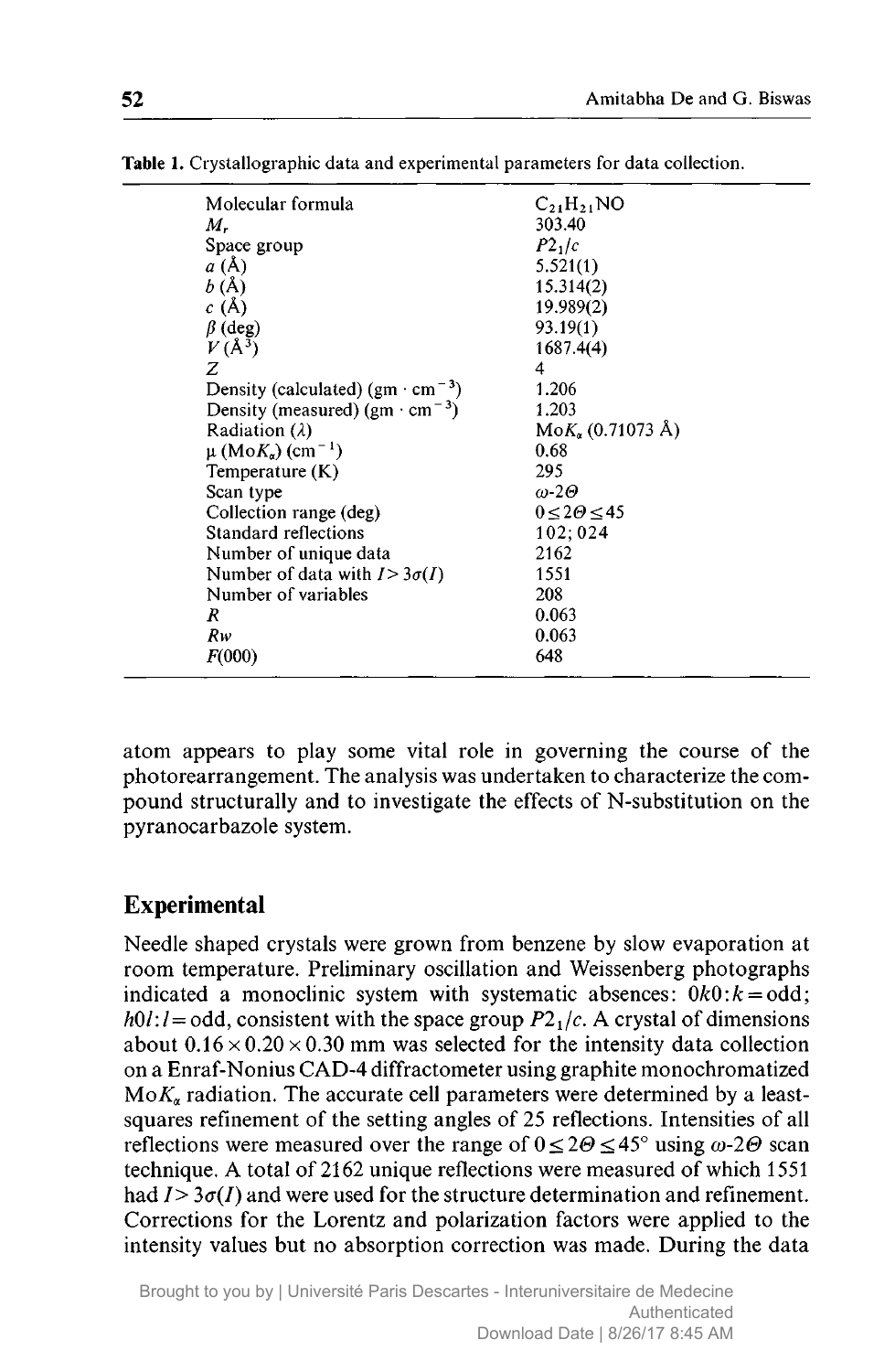| Atom  | $\boldsymbol{x}$ | y         | $\overline{z}$ | $U_{\rm ee}$ |
|-------|------------------|-----------|----------------|--------------|
| O(1)  | 0.4779(6)        | 0.4199(2) | 0.3228(2)      | 47(1)        |
| N(1)  | $-0.1665(7)$     | 0.4123(3) | 0.1426(2)      | 40(1)        |
| C(1)  | $-0.2096(9)$     | 0.3503(3) | 0.0924(2)      | 40(1)        |
| C(2)  | $-0.3944(9)$     | 0.3478(4) | 0.0423(3)      | 41(1)        |
| C(3)  | $-0.3959(10)$    | 0.2787(4) | $-0.0013(3)$   | 45(1)        |
| C(4)  | $-0.2192(11)$    | 0.2137(4) | 0.0034(3)      | 45(1)        |
| C(5)  | $-0.0370(10)$    | 0.2162(3) | 0.0536(3)      | 42(1)        |
| C(6)  | $-0.0320(9)$     | 0.2847(3) | 0.0998(2)      | 48(1)        |
| C(7)  | 0.1221(9)        | 0.3078(3) | 0.1577(2)      | 44(1)        |
| C(8)  | 0.3185(9)        | 0.2666(3) | 0.1905(2)      | 56(2)        |
| C(9)  | 0.4333(9)        | 0.3025(3) | 0.2473(2)      | 48(1)        |
| C(10) | 0.3455(8)        | 0.3830(3) | 0.2696(2)      | 47(1)        |
| C(11) | 0.1534(8)        | 0.4291(3) | 0.2375(2)      | 56(2)        |
| C(12) | 0.0378(8)        | 0.3873(3) | 0.1819(2)      | 60(2)        |
| C(13) | 0.1119(10)       | 0.5179(4) | 0.2608(3)      | 47(1)        |
| C(14) | 0.2097(9)        | 0.5444(3) | 0.3192(3)      | 59(2)        |
| C(15) | 0.3531(9)        | 0.4819(3) | 0.3642(3)      | 53(2)        |
| C(16) | 0.1898(10)       | 0.4314(4) | 0.4087(3)      | 70(2)        |
| C(17) | 0.5563(9)        | 0.5279(3) | 0.4038(3)      | 47(1)        |
| C(18) | 0.6479(9)        | 0.2597(3) | 0.2841(3)      | 54(1)        |
| C(19) | $-0.3239(9)$     | 0.4864(4) | 0.1526(3)      | 59(2)        |
| C(20) | $-0.2488(12)$    | 0.5677(4) | 0.1171(3)      | 54(2)        |
| C(21) | $-0.0704(13)$    | 0.5764(4) | 0.0799(3)      | 80(2)        |

**Table 2.** Fractional atomic coordinates ( $\times$ 10<sup>4</sup>) and equivalent isotropic temperature factors ( $\times$  10<sup>3</sup>) with their e.s.d's in parentheses.

collection two standard reflections (Table 1) were used to monitor the centering and the stability of the crystal. No significant change in intensity (maximum variation  $+1\%$ ) was observed. Table 1 shows the crystallographic data and experimental parameters for data collection.

#### Structure determination and refinement

The structure was solved by direct methods using the program SHELX <sup>86</sup> (Sheldrick, 1985). All the non-hydrogen atoms were obtained from the Emap. Full-matrix least-squares refinement (SHELX 76; Sheldrick, 1976), first using isotropic and then anisotropic thermal parameters gave a  $R$  value of 0.086. An attempt was made to locate the hydrogen atom positions through <sup>a</sup> difference electron density synthesis. Only <sup>12</sup> hydrogen atoms were located from the difference Fourier map. Other hydrogen atom positions were calculated from the geometrical considerations. These hydrogen atom positions were included in the subsequent cycles of refinement with their coordinates held invariant and with  $U_{\text{iso}} = 0.05 \text{ Å}^2$  assigned to each hydrogen atom. The refinement was stopped at  $R = 0.063$  when all the least-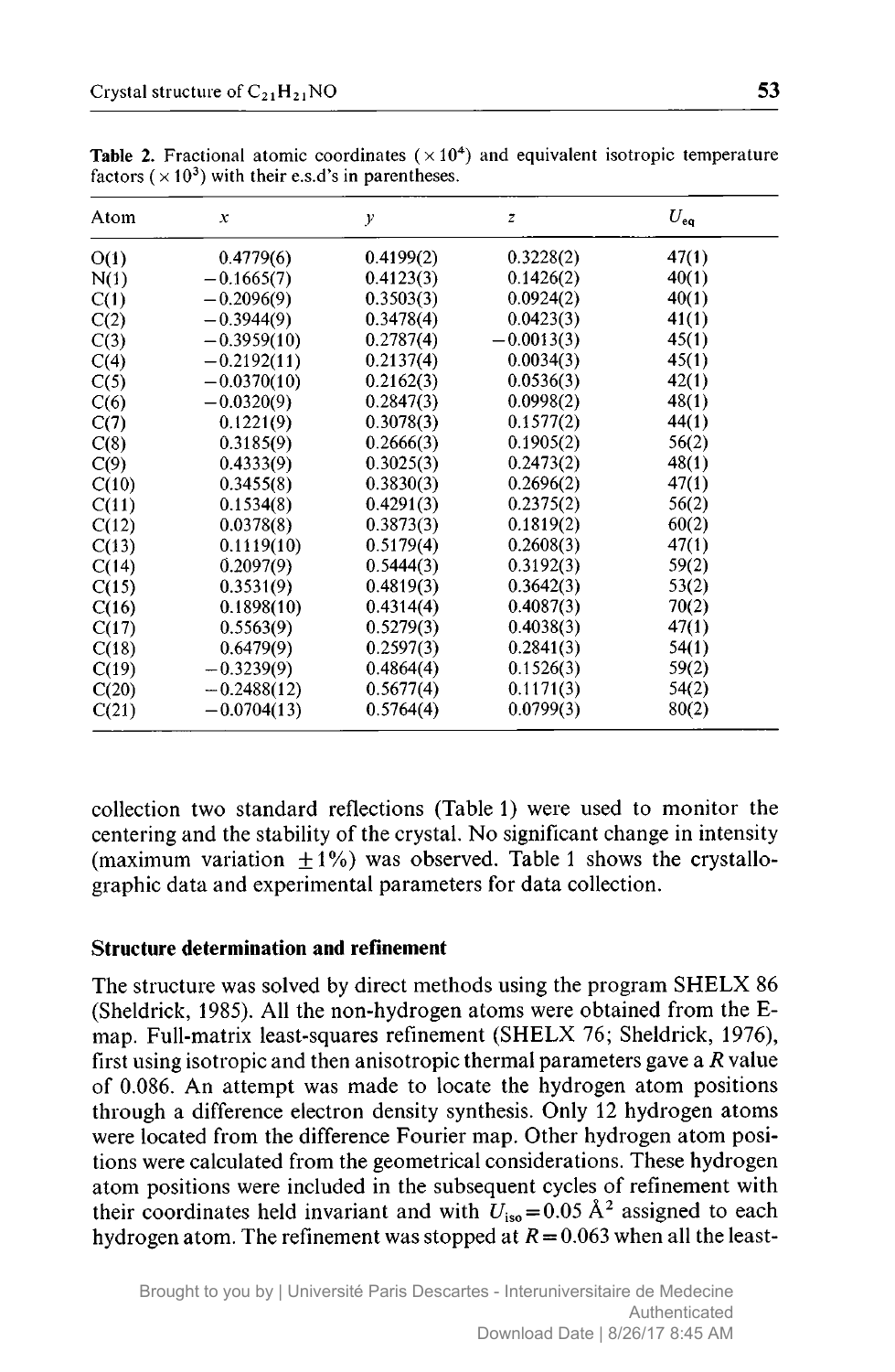| Atom   | $\boldsymbol{\mathsf{x}}$ | $\mathcal{Y}$ | $\boldsymbol{z}$ |
|--------|---------------------------|---------------|------------------|
| H(2)   | $-0.5195$                 | 0.3935        | 0.0382           |
| H(3)   | $-0.5244$                 | 0.2738        | $-0.0364$        |
| H(4)   | $-0.2212$                 | 0.1660        | $-0.0292$        |
| H(5)   | 0.0894                    | 0.1701        | 0.0573           |
| H(8)   | 0.3770                    | 0.2109        | 0.1735           |
| H(13)  | 0.0092                    | 0.5574        | 0.2335           |
| H(14)  | 0.1893                    | 0.6047        | 0.3334           |
| H(16)1 | 0.0530                    | 0.4074        | 0.3825           |
| H(16)2 | 0.1214                    | 0.4693        | 0.4417           |
| H(16)3 | 0.2679                    | 0.3845        | 0.4323           |
| H(17)1 | 0.6922                    | 0.5557        | 0.3762           |
| H(17)2 | 0.6365                    | 0.4873        | 0.4345           |
| H(17)3 | 0.4927                    | 0.5740        | 0.4302           |
| H(18)1 | 0.8145                    | 0.2988        | 0.2802           |
| H(18)2 | 0.6082                    | 0.2449        | 0.3353           |
| H(18)3 | 0.6619                    | 0.1961        | 0.2823           |
| H(19)1 | $-0.4887$                 | 0.4718        | 0.1377           |
| H(19)2 | $-0.3277$                 | 0.4990        | 0.2000           |
| H(20)  | $-0.3482$                 | 0.6195        | 0.1220           |
| H(21)1 | $-0.0301$                 | 0.6437        | 0.0566           |
| H(21)2 | 0.0592                    | 0.5150        | 0.0675           |

**Table 3.** Fractional atomic coordinates  $(\times 10^4)$  and isotropic thermal parameters of hydrogen atoms,  $U_{\text{ice}} = 0.05 \text{ Å}^2$  for all H atoms.

squares shifts were less than the corresponding standard deviations (shift/  $\sigma$  < 0.08). The function minimized was  $\sum \omega(|F_o|-|F_e|)^2$  with  $\omega=1/(\sigma^2|F_o|)$ .<br>A final difference Fourier synthesis showed peaks lying between  $-0.27$  to A final difference Fourier synthesis showed peaks lying between  $-0.27$  to 0.19  $eA^{-3}$ . The geometrical parameters of the molecule were computed with the program PARST (Nardelli, 1983).<sup>1</sup>

### Results and discussions

The final positional and thermal parameters are listed in Tables 2, <sup>3</sup> and 4. Figure <sup>1</sup> represents <sup>a</sup> perspective view of the molecule with the atom numbering scheme. Interatomic bond distances and angles are shown in Figures <sup>1</sup> and <sup>2</sup> respectively.

The four rings form <sup>a</sup> conjugated system. The bond lengths within the six-membered benzene rings are in the range 1.372(9) Å to 1.406(7) Å whereas the  $C(sp^2) - C(sp^2)$  single bond  $[C(6) - C(7)]$  is 1.441(6) Å. These

 $1$  Additional material to this paper can be ordered from the Fachinformationszentrum Energie-Physik-Mathematik, D-7514 Eggenstein-Leopoldshafen 2, FRG. Please quote reference No. CSD 54368, the names of the authors and the title of the paper.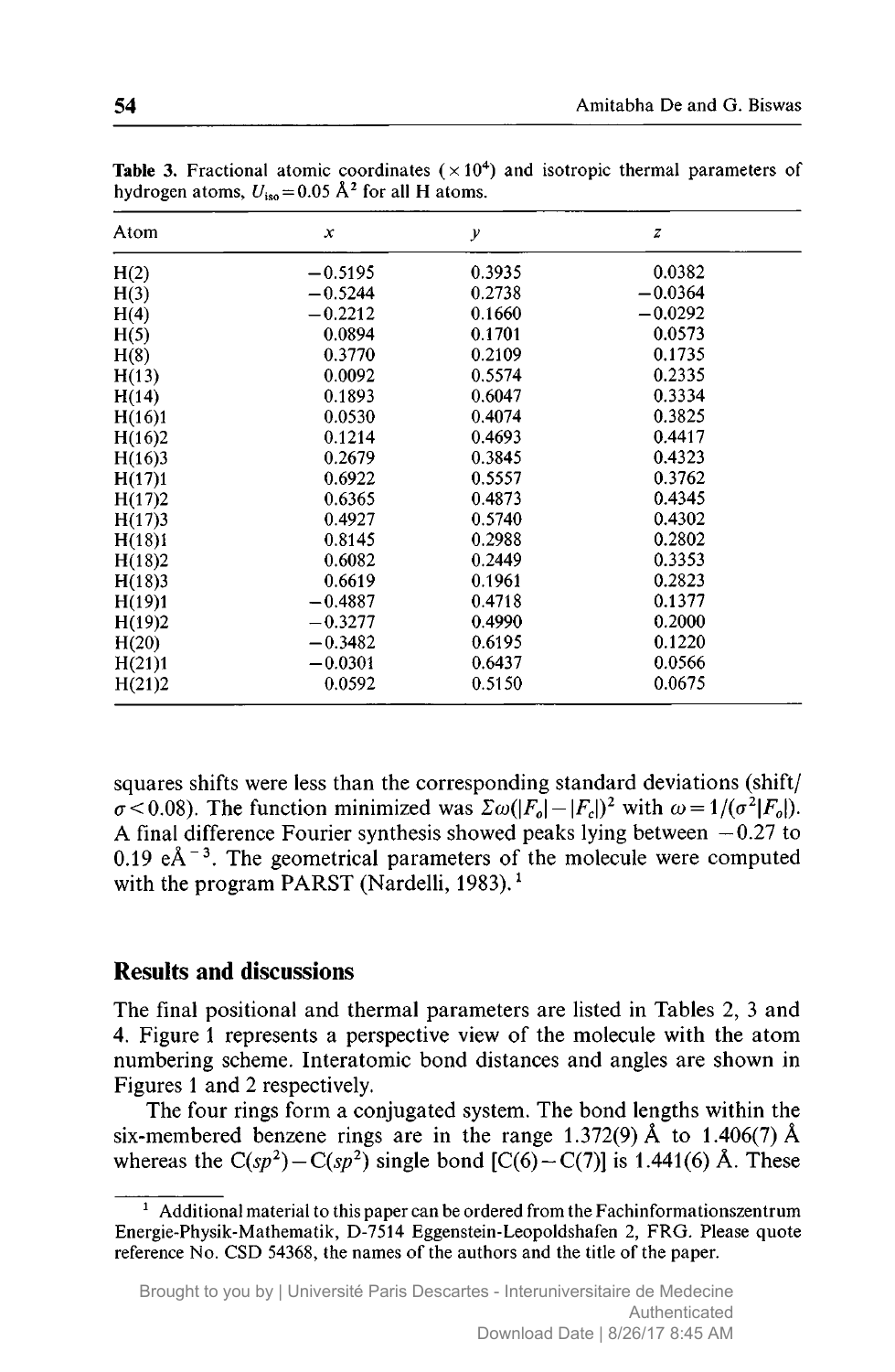| Atom  | $U_{11}$ | $U_{22}$ | $U_{33}$ | $U_{23}$ | $U_{13}$ | $U_{12}$ |
|-------|----------|----------|----------|----------|----------|----------|
| O(1)  | 46(2)    | 46(1)    | 47(2)    | $-7(1)$  | 0(1)     | 4(1)     |
| N(1)  | 47(2)    | 44(2)    | 44(2)    | 4(2)     | 0(2)     | 5(2)     |
| C(1)  | 53(3)    | 50(3)    | 38(2)    | 0(2)     | 6(2)     | $-7(2)$  |
| C(2)  | 49(3)    | 58(3)    | 52(3)    | 2(3)     | $-6(2)$  | 1(2)     |
| C(3)  | 60(3)    | 67(4)    | 50(3)    | 4(3)     | $-12(2)$ | $-11(3)$ |
| C(4)  | 74(4)    | 55(3)    | 48(3)    | $-5(2)$  | $-2(3)$  | $-13(3)$ |
| C(5)  | 62(3)    | 45(3)    | 53(3)    | 0(2)     | 5(2)     | 0(2)     |
| C(6)  | 50(3)    | 41(3)    | 43(3)    | 3(2)     | 5(2)     | $-2(2)$  |
| C(7)  | 46(3)    | 40(2)    | 39(3)    | 0(2)     | 2(2)     | $-2(2)$  |
| C(8)  | 54(3)    | 38(2)    | 52(3)    | $-1(2)$  | 8(2)     | 4(2)     |
| C(9)  | 50(3)    | 41(2)    | 43(3)    | 1(2)     | 7(2)     | 1(2)     |
| C(10) | 45(2)    | 41(2)    | 35(2)    | $-1(2)$  | 7(2)     | $-2(2)$  |
| C(11) | 45(3)    | 39(2)    | 37(2)    | 3(2)     | 4(2)     | 0(2)     |
| C(12) | 44(2)    | 41(3)    | 40(2)    | 4(2)     | 4(2)     | 0(2)     |
| C(13) | 52(3)    | 41(3)    | 47(3)    | 6(2)     | 0(2)     | 7(2)     |
| C(14) | 52(3)    | 40(2)    | 53(3)    | $-5(2)$  | 1(2)     | 5(2)     |
| C(15) | 50(3)    | 50(3)    | 42(3)    | $-6(2)$  | 5(2)     | 1(2)     |
| C(16) | 54(3)    | 71(3)    | 53(3)    | 7(3)     | 9(2)     | 1(3)     |
| C(17) | 53(3)    | 55(3)    | 60(3)    | $-14(2)$ | $-6(2)$  | 0(2)     |
| C(18) | 57(3)    | 46(3)    | 63(3)    | 9(2)     | $-4(2)$  | 10(2)    |
| C(19) | 45(3)    | 60(3)    | 56(3)    | 1(2)     | 4(2)     | 5(2)     |
| C(20) | 89(4)    | 55(3)    | 67(4)    | 11(3)    | 2(3)     | 23(3)    |
| C(21) | 91(5)    | 70(4)    | 81(4)    | 25(3)    | 13(3)    | $-2(4)$  |

**Table 4.** Anisotropic thermal parameters  $[U(I,J) \times 10^{**}3]$  for non-hydrogen atoms with their e.s.d's in parentheses.



Fig. 1. Bond lengths (Ä) involving non-hydrogen atoms.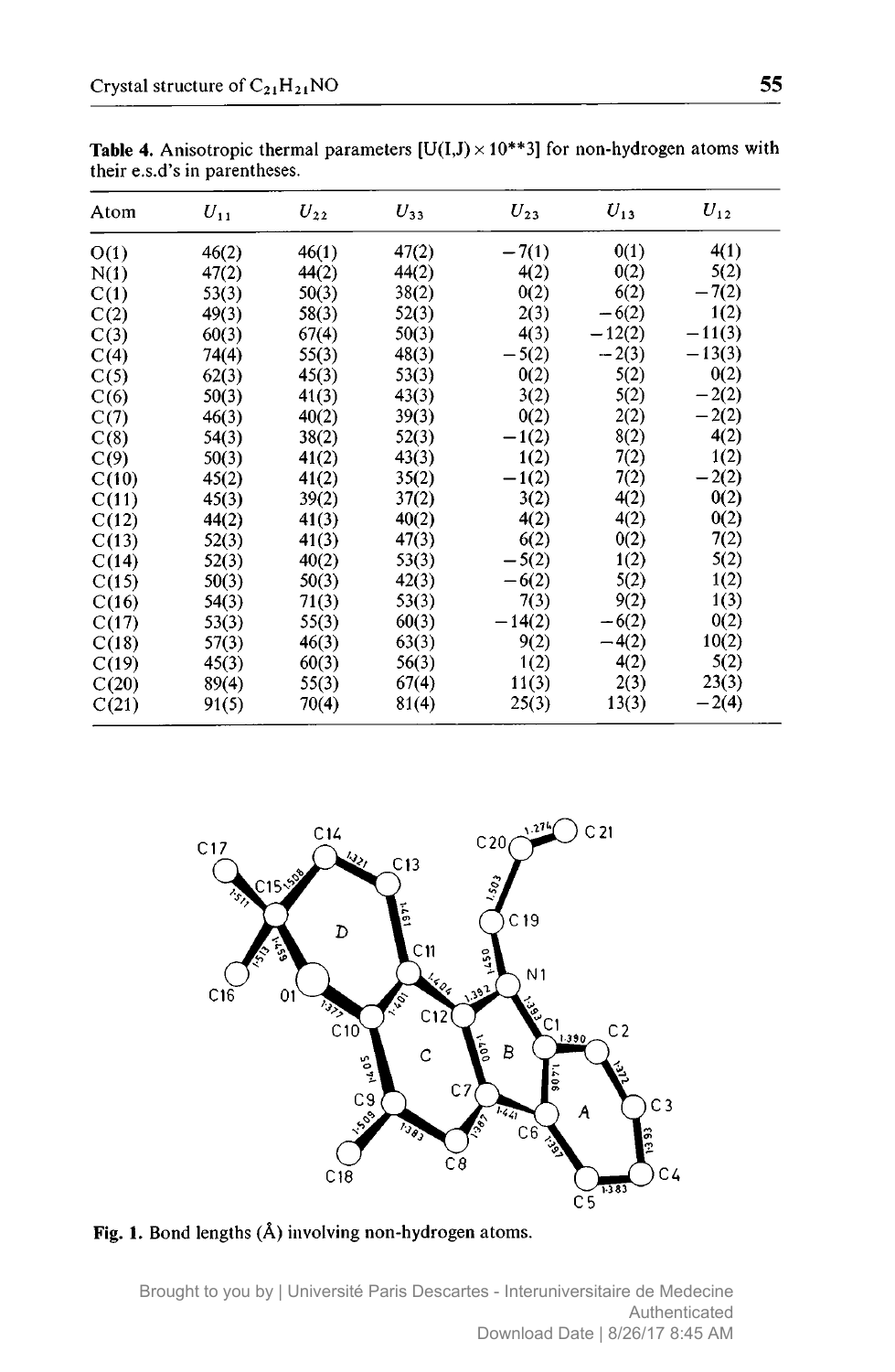

Fig. 2. Bond angles (°) involving non-hydrogen atoms.



Fig. 3. Packing of the molecule in the unit-cell viewed down the  $a$  axis.

values are in accordance with those of other compounds containing carbazole moiety (Kurahashi et al., 1969; Lahiri, 1968; Gerkin and Reppart, 1986). The  $N(1)-C(19)$  bond distance [1.450(7) Å] is slightly shorter than C – N single bond value and may involve little  $\pi$  interaction.

The six-membered ring (A) and the five-membered ring (B) of the molecule are nearly planar whereas the other six-membered ring (C) is